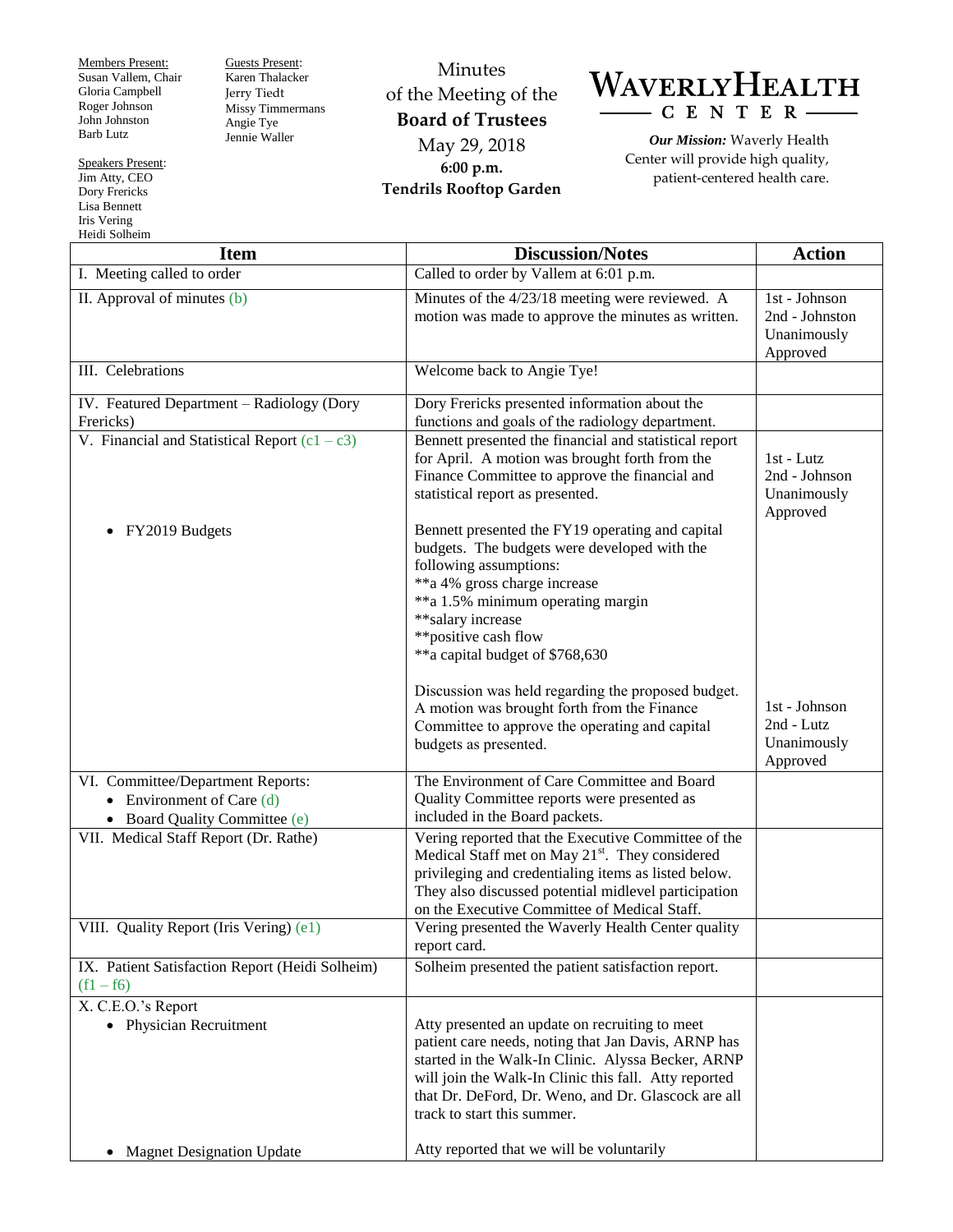|                                                                                                                                                                                                                                                                                                                                                              | relinquishing our Magnet designation a few months<br>ahead of schedule due changes in leadership.                                                                                                                                                                   |                                                        |
|--------------------------------------------------------------------------------------------------------------------------------------------------------------------------------------------------------------------------------------------------------------------------------------------------------------------------------------------------------------|---------------------------------------------------------------------------------------------------------------------------------------------------------------------------------------------------------------------------------------------------------------------|--------------------------------------------------------|
| XI. Old Business                                                                                                                                                                                                                                                                                                                                             | None.                                                                                                                                                                                                                                                               |                                                        |
| XII. New Business                                                                                                                                                                                                                                                                                                                                            |                                                                                                                                                                                                                                                                     |                                                        |
| • Request for Privileges:<br>• Ajay Kaja, MD - Consulting,<br>Cardiology, CVMS                                                                                                                                                                                                                                                                               | Privileging items were presented as individually<br>listed at left. All files have been reviewed by the<br>Executive Committee of the Medical Staff. The<br>Executive Committee recommends approval. A                                                              | 1st - Campbell                                         |
| Provisional Appointment to Medical Staff:<br>$\bullet$<br>$\blacksquare$ Aaron Albert, MD – Consulting,<br>Psychiatry, Integrated Telehealth<br>Partners<br>· Jeff Clark, DO - Courtesy, Orthopedic                                                                                                                                                          | motion was made to approve all privileging items as<br>individually considered and recommended by the<br>Executive Committee of the Medical Staff.                                                                                                                  | 2nd - Lutz<br>Unanimously<br>Approved                  |
| Surgery, CVMS<br>Richard Jacobson, Jr., CRNA -<br>Courtesy, General Anesthesia (Locums)<br>& Pain Management, Iowa Anesthesia<br>• Ben Torrez, DO - Courtesy, Orthopedic<br>Surgery, CVMS                                                                                                                                                                    |                                                                                                                                                                                                                                                                     |                                                        |
| <b>Updated Privileges:</b><br>$\bullet$<br>• Shane Faltys, $CRNA$ – Courtesy –<br>Provisional, Anesthesia, Recruiting<br>Resources<br>• Jill Paulsen, CRNA - Courtesy,<br>Anesthesia, Recruiting Resources                                                                                                                                                   |                                                                                                                                                                                                                                                                     |                                                        |
| Recommendations Regarding Provisional<br>$\bullet$<br>Status:<br>• Charles Cibula, DPM - Courtesy,<br>Podiatry, Cedar Valley Podiatry<br>• Nicholas Schmerbach, DPM - Courtesy,<br>Podiatry, Cedar Valley Podiatry<br>• John Alcini, MD - Consulting,<br>Radiology, RCI<br>$\blacksquare$ Shane Faltys, CRNA – Courtesy,<br>Anesthesia, Recruiting Resources |                                                                                                                                                                                                                                                                     |                                                        |
| <b>Resignations from Medical Staff:</b><br>$\blacksquare$ Cesar Cube, MD – Consulting,<br>Radiology, RCI                                                                                                                                                                                                                                                     |                                                                                                                                                                                                                                                                     |                                                        |
| New/Updated Clinical Privilege Forms:<br>$\bullet$<br>• RN First Assistant $(g1)$<br>General Surgery $(g2)$<br>New Policies & Procedures: None                                                                                                                                                                                                               | The new/revised clinical privilege forms, listed at<br>left, were presented for review as included in the<br>Board packets. The privilege forms have been<br>reviewed by the Executive Committee of the Medical<br>Staff and are recommended for approval. A motion | 1st - Campbell                                         |
| Finance Committee (h)<br>$\bullet$                                                                                                                                                                                                                                                                                                                           | was made to approve the privilege forms as written.<br>Bennett reported that the Finance Committee met on<br>May 25th, minutes from the meeting were included                                                                                                       | 2nd - Johnston<br>Unanimously<br>Approved              |
| Capital Request - C-Arm                                                                                                                                                                                                                                                                                                                                      | in the packet.<br>Solheim presented a capital request for a C-Arm. A<br>motion was made to approve the unbudgeted request<br>at a cost not to exceed \$109,000.                                                                                                     | 1st - Johnson<br>2nd - Lutz<br>Unanimously<br>Approved |
| Capital Report<br><b>Cash Transfer Report</b>                                                                                                                                                                                                                                                                                                                | Bennett presented the capital report and cash transfer<br>report as included in the Board packets.                                                                                                                                                                  |                                                        |